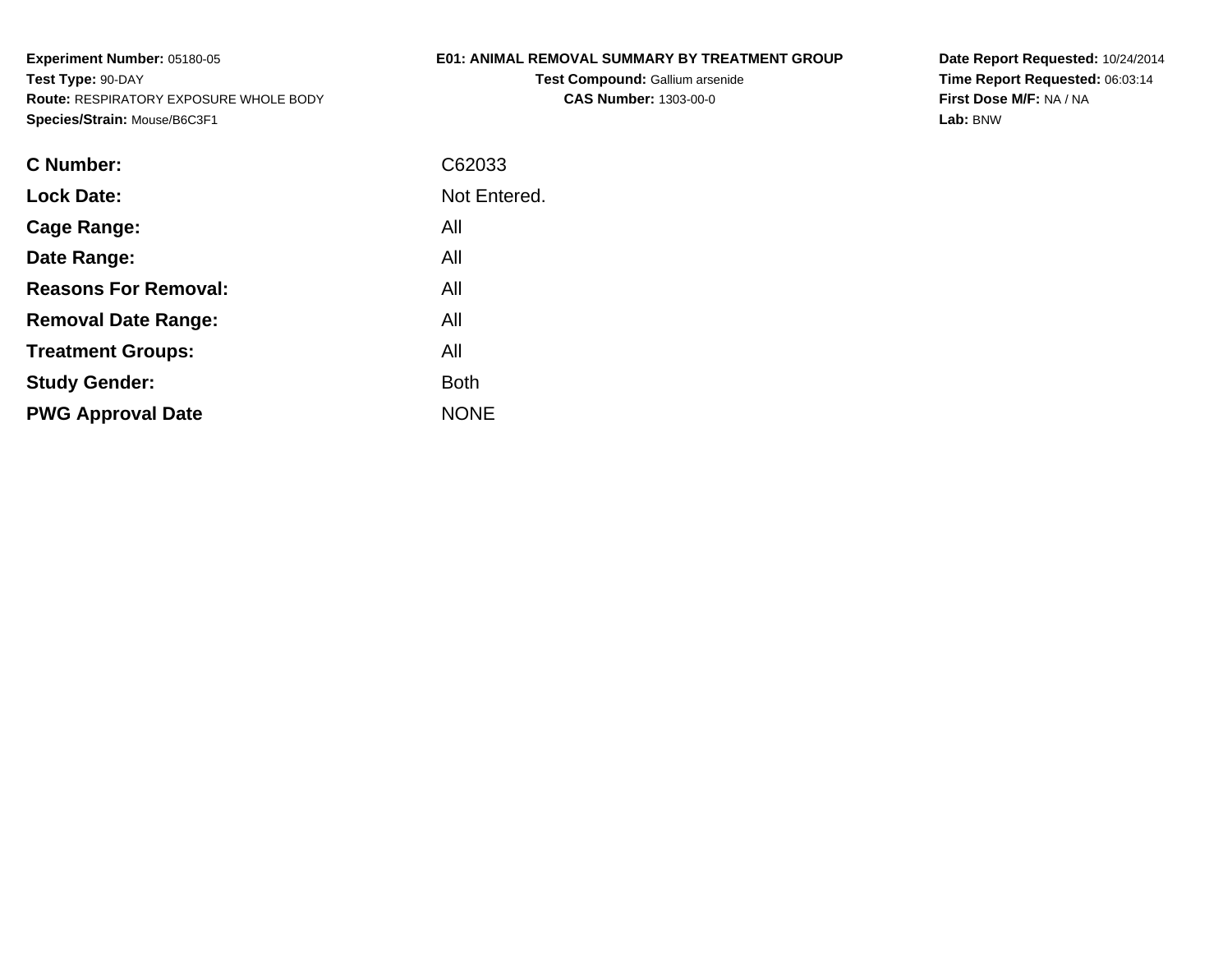## **E01: ANIMAL REMOVAL SUMMARY BY TREATMENT GROUP**

**Test Compound:** Gallium arsenide**CAS Number:** 1303-00-0

**Date Report Requested:** 10/24/2014**Time Report Requested:** 06:03:14**First Dose M/F:** NA / NA**Lab:** BNW

#### **MALE**

| <b>TREATMENT</b> | <b>Natural</b><br>Death | <b>Terminal</b><br><b>Sacrifice</b> |
|------------------|-------------------------|-------------------------------------|
| CONTROL          | 0                       | 10                                  |
| MG/M3<br>0.1     | 0                       | 10                                  |
| 1 MG/M3          | 0                       | 10                                  |
| 10 MG/M3         | 0                       | 10                                  |
| 37 MG/M3         | 0                       | 10                                  |
| 75 MG/M3         | 0                       | 10                                  |
| <b>TOTAL</b>     | 0                       | 60                                  |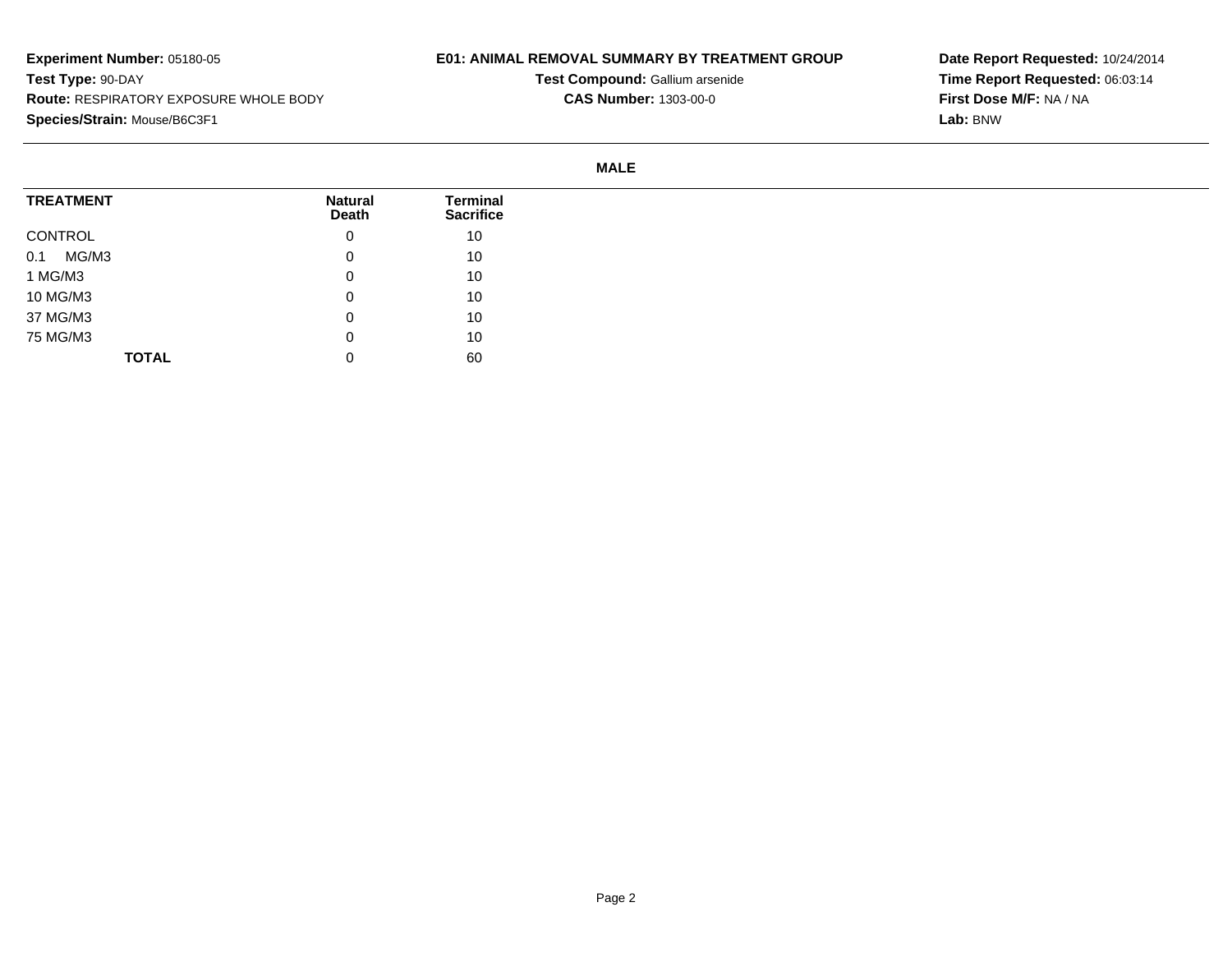## **E01: ANIMAL REMOVAL SUMMARY BY TREATMENT GROUP**

**Test Compound:** Gallium arsenide**CAS Number:** 1303-00-0

\*\*\*END OF MALE DATA\*\*\*

**Date Report Requested:** 10/24/2014**Time Report Requested:** 06:03:14**First Dose M/F:** NA / NA**Lab:** BNW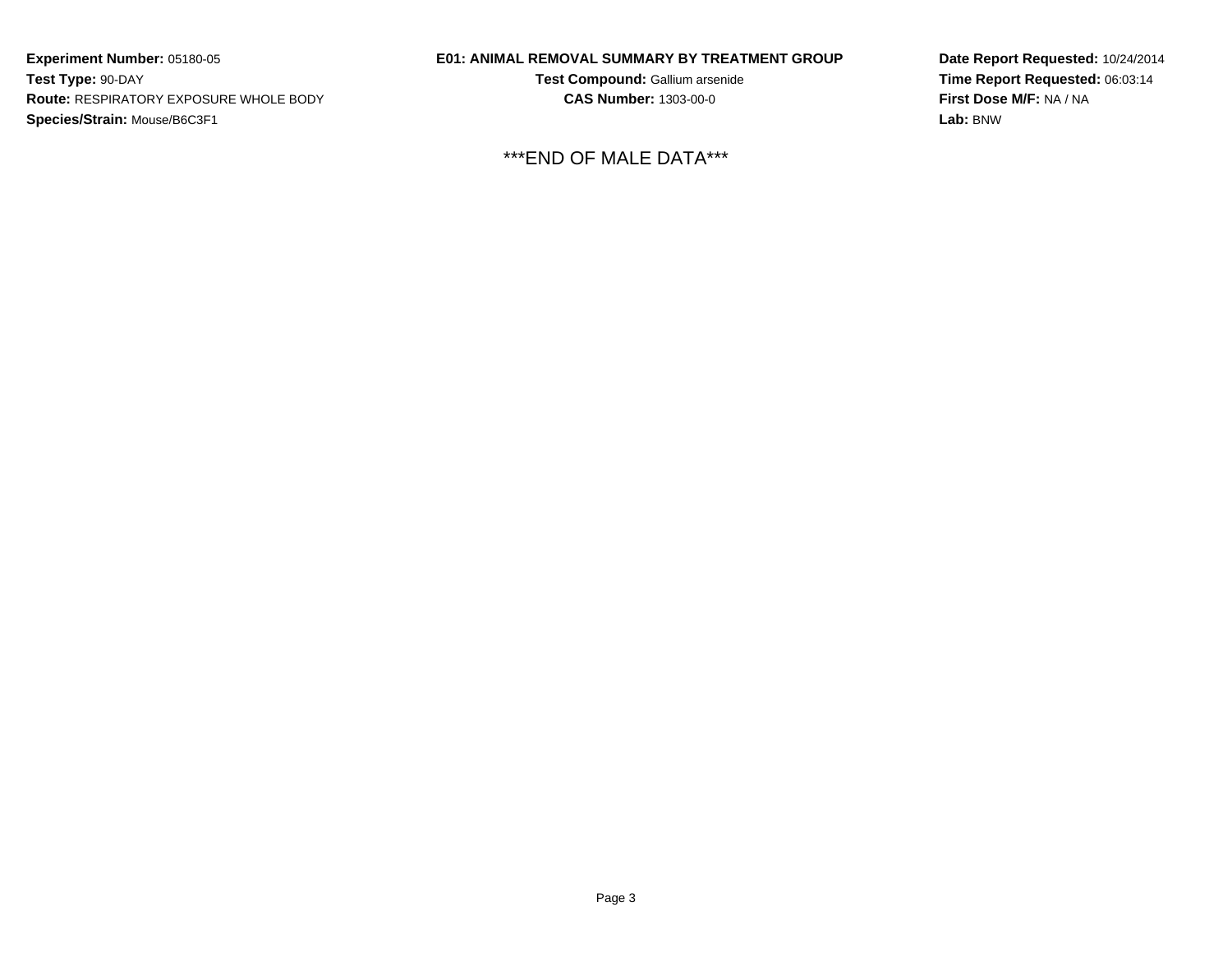### **E01: ANIMAL REMOVAL SUMMARY BY TREATMENT GROUP**

**Test Compound:** Gallium arsenide**CAS Number:** 1303-00-0

**Date Report Requested:** 10/24/2014**Time Report Requested:** 06:03:14**First Dose M/F:** NA / NA**Lab:** BNW

#### **FEMALE**

| <b>TREATMENT</b> | <b>Natural</b><br>Death | Terminal<br><b>Sacrifice</b> |
|------------------|-------------------------|------------------------------|
| CONTROL          | 0                       | 10                           |
| 0.1<br>MG/M3     | u                       | 10                           |
| 1 MG/M3          | O                       | 10                           |
| 10 MG/M3         | u                       | 10                           |
| 37 MG/M3         | 0                       | 10                           |
| 75 MG/M3         |                         | 9                            |
| <b>TOTAL</b>     |                         | 59                           |